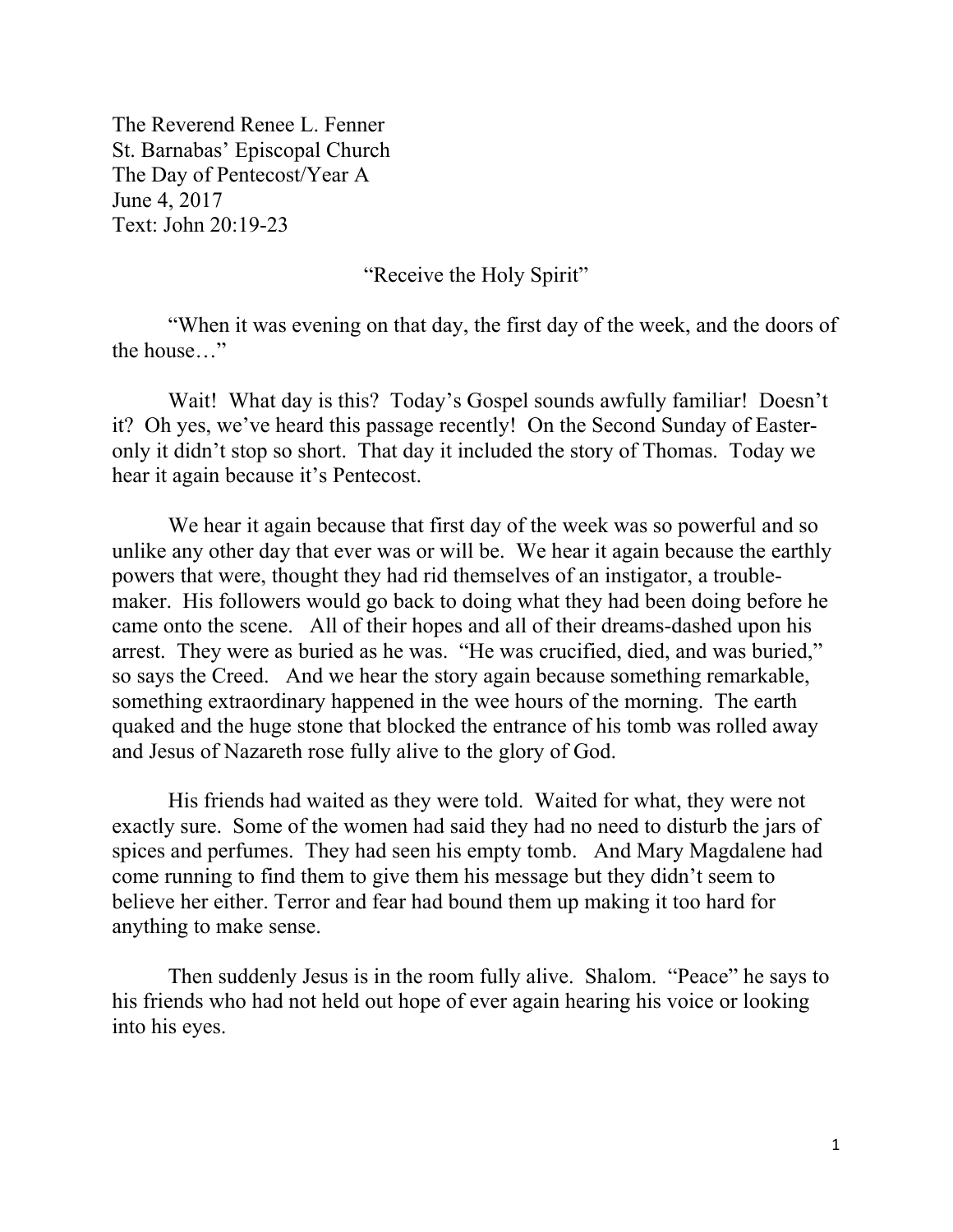Shalom. "Peace be with you," he said again. "As the Father has sent me, so I send you." And then upon the lot of them he breathed on them and said, "Receive the Holy Spirit…"

Jesus knew that people would no longer run into him along shores or on hillsides or in the synagogue. They would encounter him in the apostles and eventually in us. Over time and centuries, by being immersed in the waters of baptism, by the hearing and preaching of the Good News of the Risen Christ, by the breaking of bread and sharing in the prayers; the early Church has become us and we have become them for we share the same Spirit of God. The same Spirit who stirred the waters during the creation of the world and who breathed life into clay, who sent Jesus out into the wilderness and then led him out to do his work in the world. The same Spirit whose presence was breathed into the disciples that evening of the first week continues to breath, and mold, and shape us so that we can be who we are meant to be: the hands and feet and voice of Christ in a world longing for healing and change.

The Feast of Pentecost reminds us that we no longer need to hesitate or fear going beyond the norm. And by the same token, we are no longer bound by what is comfortable and familiar. The love and Spirit of Christ compels us, urges us, to go beyond ourselves in order that the kingdom of God be made visible and known.

Our calling as disciples is never a confirmation of the status quo. The Spirit goes where the Spirit wills and alights those on whom the Spirit chooses. Our first reading from Numbers affirms this as the Spirit came down upon the seventy elders surrounding the tent and they prophesied. And so did Eldad and Medad!

 So to each of us from the youngest to the eldest "is given the manifestation of the Spirit for the common good." To each one of us, gifts are given to help us be God's change agents in the world. Agents who together seek justice and peace and those left on the margins. Agents willing to assist the poor and the needy, and speak up for the refugee and the homeless. Agents bold enough to break through barriers of class, race, ethnicity, language and so many other things. Agents who are bold enough to turn the customs of society upside down and fling open wide the doors of this church so that our collective resources and gifts can be shared with our neighbors.

The path we are called to walk is not a path we can do on our own. It takes being open to the peace that only Jesus can bring. It takes being open to walking in the power of the Holy Spirit.